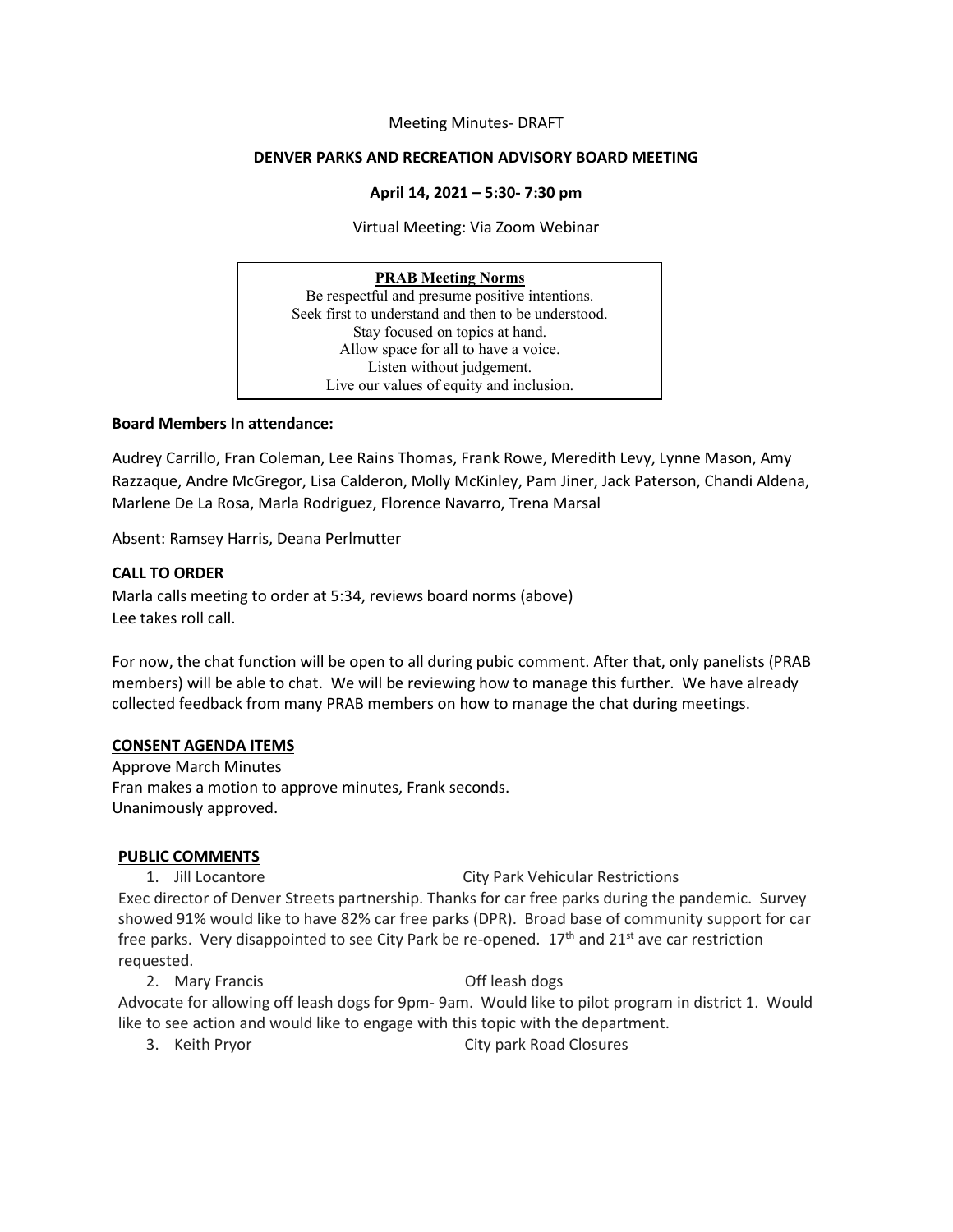Disappointed about City Park streets re-opened. Why are we opening City Park and not other regional parks? Parking has already been considered. Wonders why the park has been opened at 17<sup>th</sup> and 21st. Consider all regional parks equitably.

4. Stephen Duhon City Park Vehicular Traffic Resident of Denver. Lives near City Park and requests that it remains car free. Encouragement of bicycles and movement of the people. Requests the reinstatement of car free zones.

5. Melissa Colonno City Park: cars/bikes/pedestrians

City Park resident and enjoyed the safety of not having cars in the park. Frequently uses the park and has been a place to bring kids to safely bike and walk. Re-opening was so sudden that it hasn't been a safe. High injury network roads. Would like to make it safer and keep roads closed to cars.

6. Katie Fisher Bison

Thanks for giving the bison to the native groups. Very good decision and thank you. 7. John Desmond City park Vehicular Traffic

Park Hill resident. Access plan for city park, has been calm, quiet and safe with the closures of the pandemic. Would like to use this to balance vehicles and people in the parks. Recognizes the need to have people drive to the park, but parking is available. Encourages department to be creative and consider how to have less cars in parks.

8. Loren Hansen Car Free Parks

Denver's perfect 10. Advocate for keeping city park and other regional parks to remain car free.

Before the re-opening it was a safe haven and would like to keep the park closed to car traffic.

9. Ian Frasch City park Car access South central Denver. Disappointed about allowing cars back to City Park and is a disservice to all park users to open it back up to cars. Denver Streets partnership on 17<sup>th</sup> and 21<sup>st</sup>. Would like to see all

sections closed except access points for parking. Seems to prioritize cars in the park.

10. Carole Woodall **Lake Clean up Project** 

Canada Geese Protection Colorado, dist 7 resident. Thanks for listening to public and would encourage further dialogue with the public. Lake clean up campaign-April  $10<sup>th</sup>$ . Garfield parkcollected trash from around the water. Thanks Tina Meyers -volunteer coord. (Jordan and Lawrence) Will have further clean ups in different regions of the city.

April 24th - Garland Park Lake

May 8th- Barnum Park Lake

May 22<sup>nd</sup> – Vanderbilt Park Lake

## June 5<sup>th</sup> -Harvey park lake

## 11. Robbie Hobein City Park Car Access

City Park resident. Visibility is limited. Having cars in the park creates problems for the humans and animals in the park. Would like to have the parks remain for the people.

12. Tom Fagan Car Free Parks

Lives in Cherry Creek and loves to walk to City Park every day. Some people need to drive to the park, but not necessary to drive through the park. Re-frame the conversation and be creative to balance cars and people in parks- closures on certain days of the week, etc.

13. Kelly Leviker **Canada Geese Task Force** 

Canada Geese task force. Working on analyzing documents and developing an understanding on When will the 2021 goose management plan be available?

# **PRAB COMMITTEE REPORTS**

Executive Committee: Retreat discussion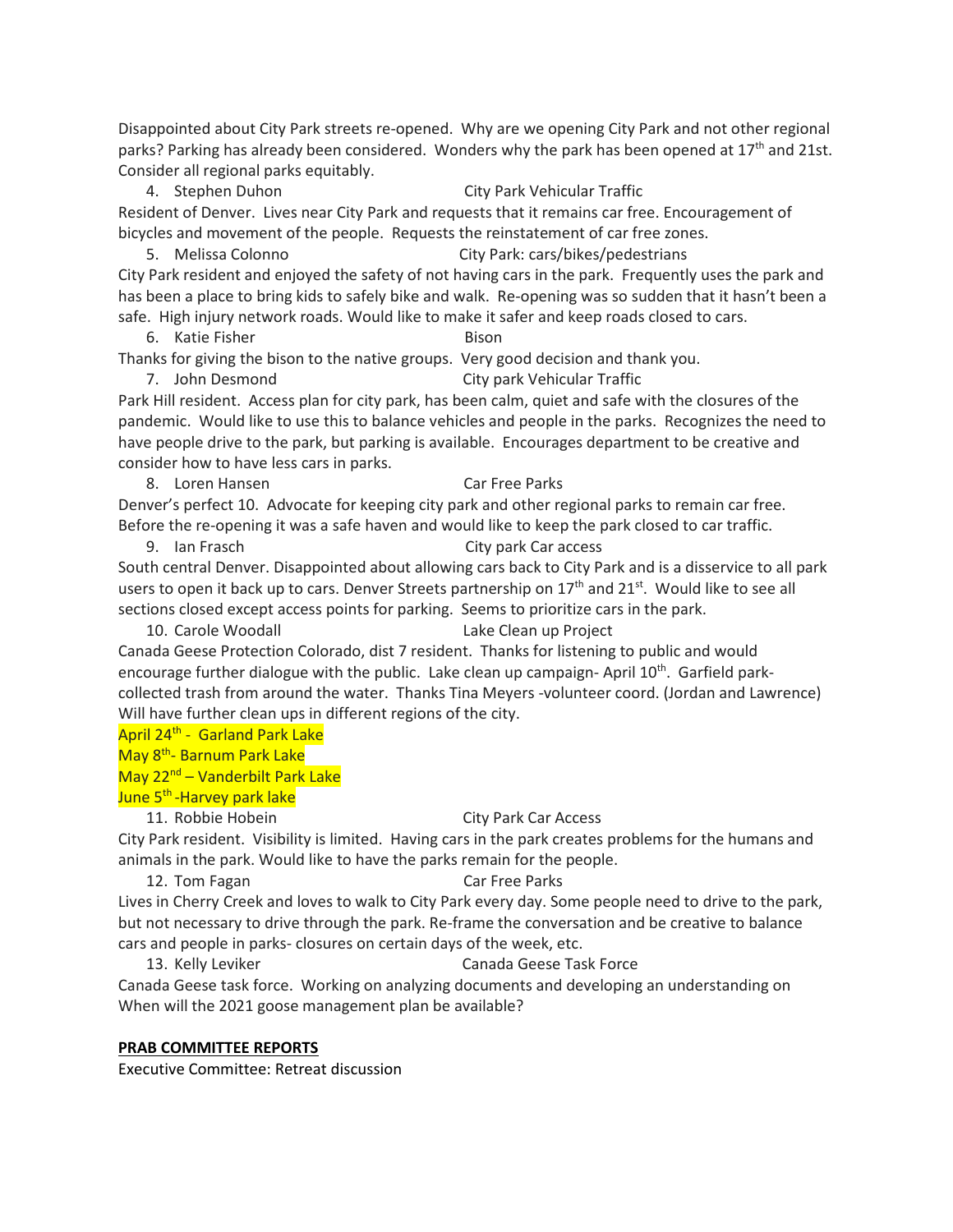How to we host public dialogue will be part of the retreat. We will dig into how committees function and what is the purpose and processes of PRAB. Would hope to send topics to a committee and have the committee determine next steps. Role of PRAB, committees, alignment to game plan. Marla asks for questions/ comments.

Andre- car free parks, how can we find middle ground. Speed bumps? Lighted crossings? Encourages the public to email him with thoughts: [andremdenver@gmail.com](mailto:andremdenver@gmail.com)

Molly- Serves as vice chair of Denver Streets partnership. Supports closing 17<sup>th</sup> ave. Agrees that it is important to be accessible. Our city doesn't offer many safe places for walking/ biking, but parks can be this.

Lisa- finding the balance is important. Hears concerns and wants to discuss the equity. Shared doesn't mean exclusive. Equity doesn't mean equal. Tailored to the need of the people. Thinking about equity with park access. MLK Statues and special places in the park for gathering.

Andre- once we get all the ideas together, not close all roads, open all roads. Will talk more.

Pam- Reiterate that we don't want to exclude a race of people and the community functions,

gatherings, not just the MLK stature, but thinking of mental health states. Freedom to have access to the City Park. Handicapped access is important. Let's be creative.

# **Outreach Committee- (Lisa)**

Great turn out, almost 20 community members.

PRAB public meeting notices, would like consistency with other city agencies.

Adopt a flower bed program, work with Botanic Gardens to donate extra plants.

Construction projects- would like to share with all RNO's.

Car free parks was a topic.

Russell park- taller trees being removed, would like more info.

Park Hill golf course process- survey, conservation easement left out of the history. Lack of involvement of all groups. Survey was created out of Boulder. A motion to bring forward tonight to reassert PRABs recommendation that the conservation easement stays in effect. Lisa wants to confirm that this will go forward to the Park Hill representatives.

Chandi will work with Andre to coordinate how to bring this up to the steering committee. Hopes to have a draft to share with PRAB at next meeting.

# **Planning, Design, Funding, Accessibility (Meredith)**

Strategic acquisition plan, update on dog parks, began to identify priorities.

What are the priorities- get from Meredith

Survey is live until 4/12

Next step is the draft plan gets shared at PRAB meeting on 5/12 then final plan on 6/9.

In response to lots of public comment at last meeting 2019 is updated plan from 2010. Pilot program was community driven for adding dog parks. Due to covid, it was paused. (Jesus jumps in, due to Meredith's technical difficulties). 3 dog parks moved forward- dist 10, Rosedale, Wash Park. Now it is time for community meetings. Full program will be on hold until those 3 go through entire process. Updated website [https://www.denvergov.org/Government/Departments/Parks-Recreation/Planning-](https://www.denvergov.org/Government/Departments/Parks-Recreation/Planning-Development)[Development](https://www.denvergov.org/Government/Departments/Parks-Recreation/Planning-Development)

Off leash dogs are already part of the dog park master plan.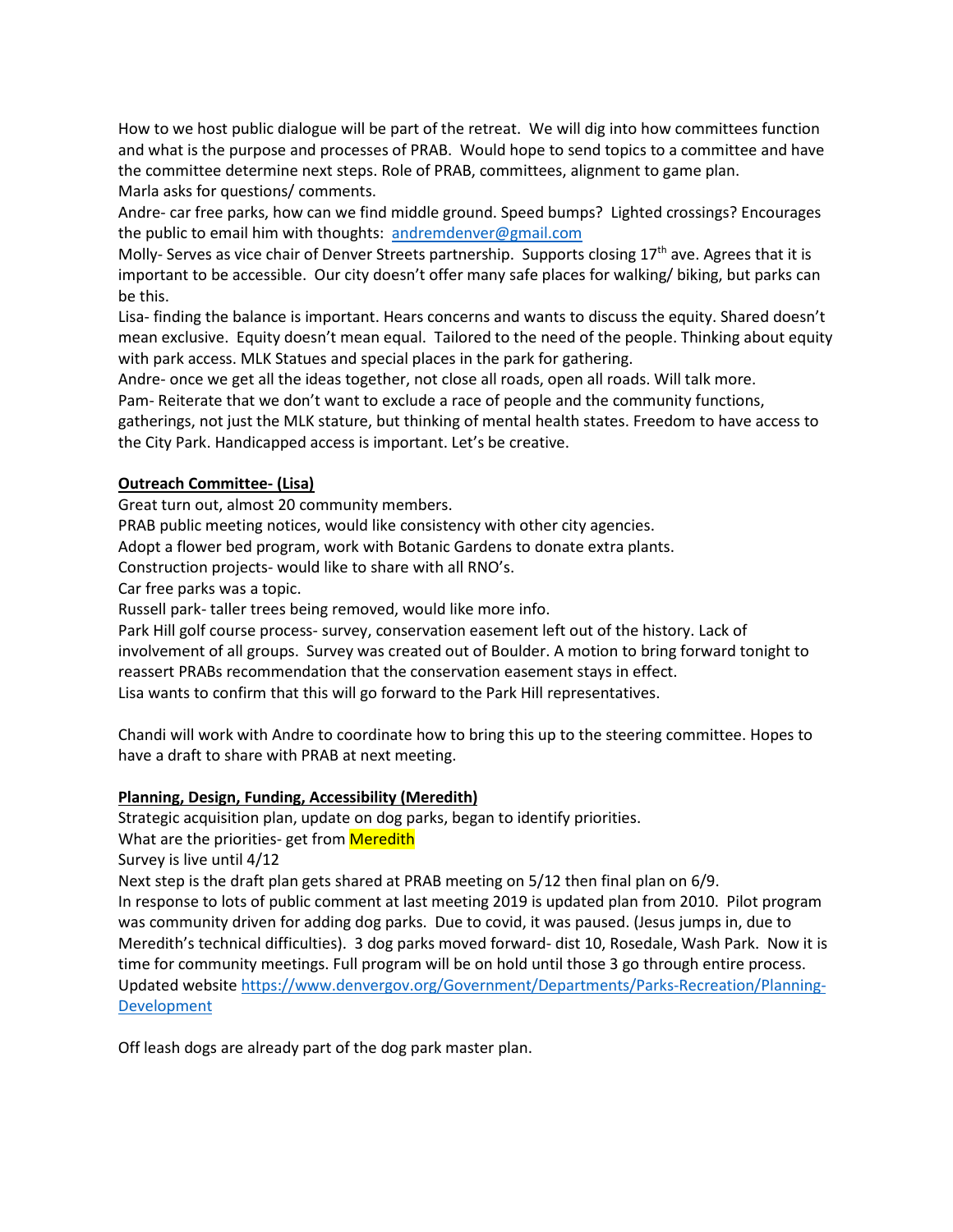Fran- Seems like the community thinks we should be further along with this. What is the proposal? How many dog bites have occurred in the parks? Fights?

M- reports of off- leash dogs. Laurie seems to be best contact.

## **Operations, Maintenance, Budget** (Frank)

Working on budget recommendation Game plan, equity, BLM statement and community voice Have taken the criteria to check on each of the 3 topics have come up: sustainability, met with Sheila Urban, Hopes to have a draft to share at next meeting on the 26th.

## **Resiliency and Sustainability** (Fran)

met on 3/26 Had a presentation from the climate action office (Johnny- renewable expert) Process to look at energy use throughout the city What is the net zero building situation within parks and citywide? Green building codes have been built into new buildings Zero emissions vehicles, as city acquires new vehicles, parks will come along too Rec centers – solar, clean energy 80% renewable by 2030, 100% by 2050 Community solar initiative- 9 projects approved in 2020 Rec centers in each district could be sites to consider battery storage

Would recommend a presentation for PRAB in a couple of months from office of sustainability. Grid process to continue to haze the geese. (Vicki)

## **Park Hill Steering committee**

Chandi- last meeting was postponed. Will be able to share before the next meeting. Public meeting was held on 3/25. Presentations were the same for the steering committee. Has heard the comments tonight and will bring them forward. Mention of the 303 art way – planned neighborhood loop. Comments and questions have been recorded and answered. Will send out the link. Seems to be a robust conversation about the easement and others who say that should not be part of the conversation.

Board discussion- reiterated PRAB recommendation from 2020 white paper Seems that people want one of the following: Open space, Part developed, Stay a golf course Interpretation of attorney of the easement is subjective.

Lisa- broader interpretation needed of the conservation easement. False choices offered- golf course or development. Very development oriented. Opposed to not having a true opportunity to engage with the public.

### **EXECUTIVE DIRECTOR'S REPORT**

**Executive Director's Report PRAB April 14, 2021**

**Update on Broyhill Trash Program**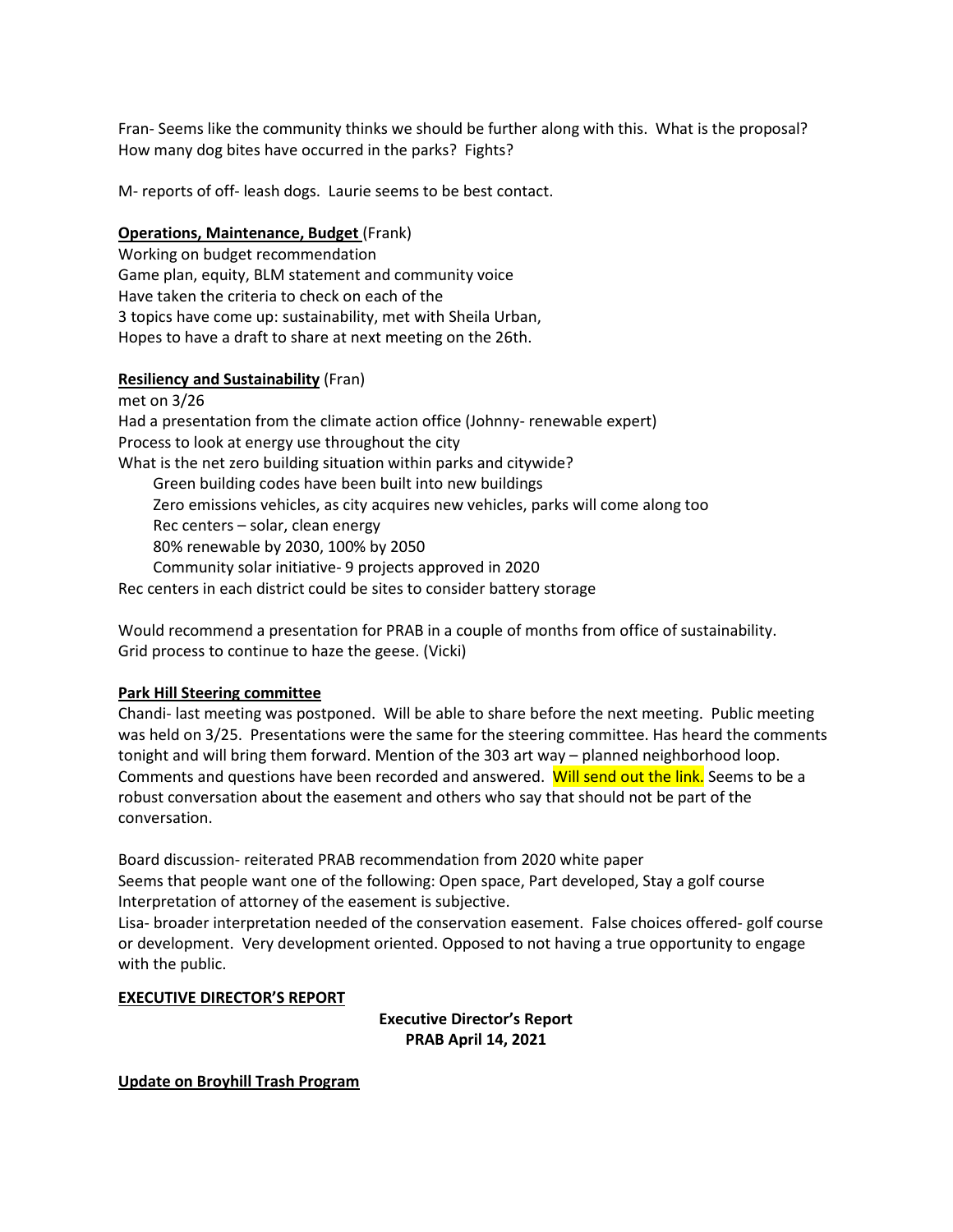Last month, Jill Coffman, Assistant Director of Park Operations, presented to PRAB regarding the relatively new Broyhill Trash program that we've started to implement over the past three years.

This month, Parks Operations will be looking at routes for Cheesman, City Park and Congress with full implementation in May. The program started as a pilot in the Southwest Maintenance District and has already been in effect in all parks in that district. We will eventually expand this method of waste collection to all Denver Parks.

The new program utilizes a load and pack truck to empty trash cans, rather than hand removal by staff. This reduces the number of maintenance hours spent by staff on waste collection, which can be reallocated to other park maintenance tasks. It also prevents staff injury from lifting heavy trash bags and exposure to sharp or hazardous objects. These are the types of injuries that are most common with our employees.

As part of the expansion process, trash can locations will be adjusted to accommodate for truck maneuverability. Park users will notice that trash cans may no longer be in the locations they are used to, and we understand that this may cause some initial frustration. DPR staff kindly requests the cooperation of the public as we transition to this new waste collection method. We hope that park users will see the many benefits of this type of waste collection system, and how it supports efforts to create a safe, efficient, and sustainable trash collection process within Denver Parks.

The program directly supports goals from DPR's "Game Plan for a Healthy City" as it relates to energy, resource management, and increased user responsibility (pack it in and pack it out).

## **Ruby Hill Incident**

In March, during the big snow storm, while roads were closed, several vehicles were driven around the barriers and through areas that were not roads causing considerable damage to the park with potentially serious environmental concerns. We are currently evaluating the damage and the costs for restoration which may require significant sections of the park to remain closed for a period of time. As far as we can tell, these drivers may have been frustrated by not having car access to the hill that many people have traditionally used for sledding. In the future the parking facilities at the top will remain open during park hours.

### **After Hours Off Leash Dogs**

Laurie Tabachnick presented the updated dog park master plan to the Planning and Design Committee and information about the dog park pilot program which provides for a community-driven process to identify potential sites and to obtain community support for the development of a dog park in those locations. Next, the department will be sharing current policies, rules and regulations relating to off leash dogs and park curfew, along with data relating to these issues from Park Rangers and Denver Department of Public Health and Environment's Animal Control Division. Then the department will be looking for guidance from PRAB as to whether to proceed with making changes to any of these policies. The process for changing policies and rules and regulations can be an extensive and timeconsuming process ( recall recent efforts regarding public events, wheeled devices).

### **OTHER ITEMS**